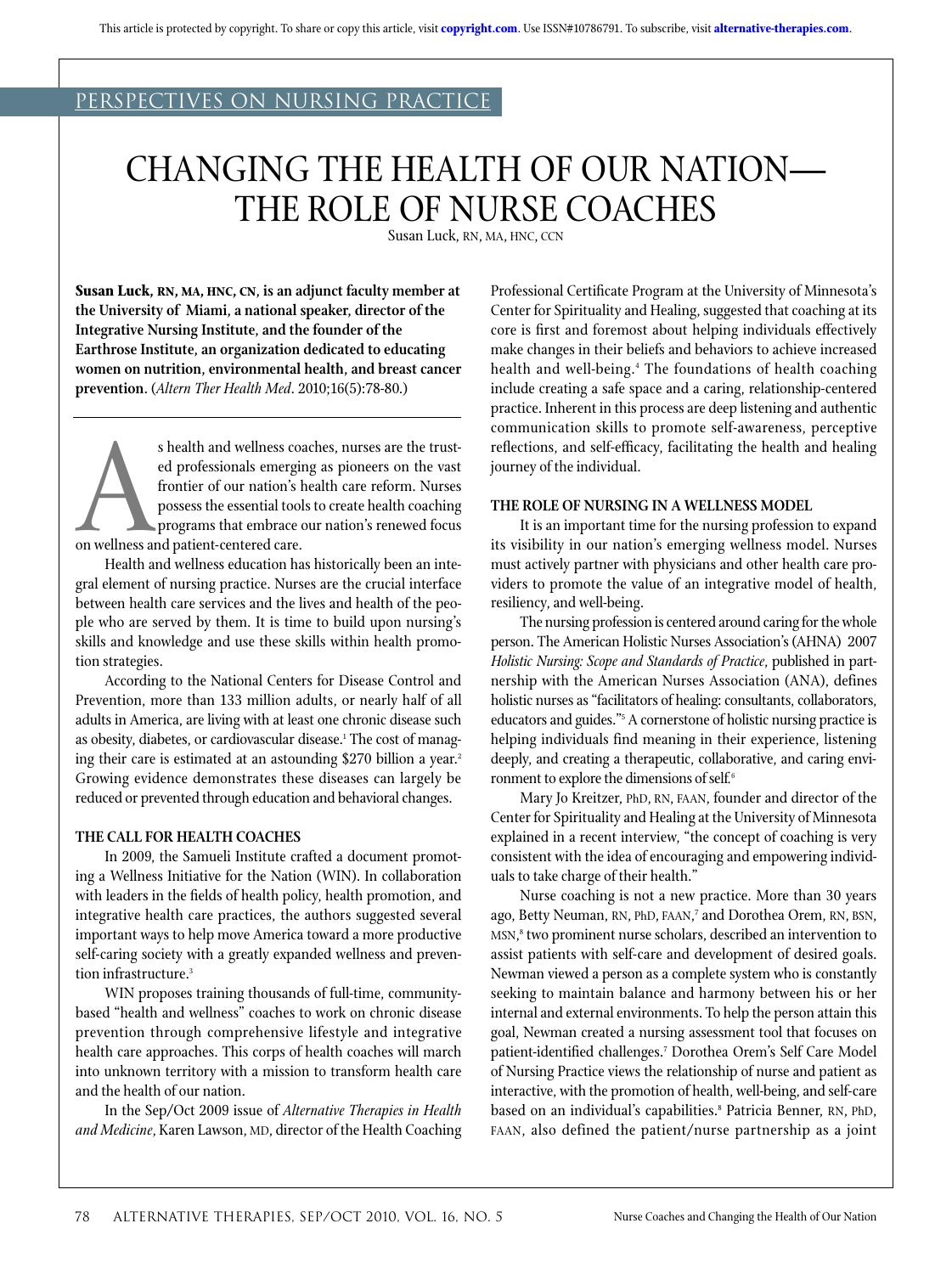decision-making process maximizing a person's innate wisdom.<sup>9</sup>

Sarah Hughes takes a slightly different, albeit complementary, approach. She believes it's important to integrate mentoring and counseling skills into the nurse coach model. In the article, "Promoting Independence: The Nurse as Coach," Hughes describes nursing processes in disease management.<sup>10</sup> She looks at the goals of patient care from dependence to independence. Using the skills of questioning and a deep listening process, Hughes describes the nurse coach's ability to guide and support clients/patients by exploring how they want to take control of their health, including strategies for disease management and treatment. These techniques promote openness, trust, and increased awareness within the context of a collaborative relationship.

Susan Schenk, RN, MN, APN-BC, and Kay Hartley, RN, BSN, in their article, "Nurse Coach: Healthcare Resource for this Millennium," say, "the nurse coach role can be defined as an expanded professional interaction based on mutual respect of the knowledge and skills that both nurse and client bring to the situation."<sup>11</sup> In this model, clients identify their goals for their health. The nurse coach engages the individual in a process of questions and finding answers to the problems revealed, which in turn increases one's self-efficacy. The concept of self-efficacy, stages of change, and motivational enhancement are integrated into the nurse coaching or partnering role.

Using this model, Albert Bandura described self-efficacy as an important dimension to the practice of nurse coaching12: "The nurse serves as a partner in the relationship guiding the individual's perception of his/her ability to manage different aspects of personal health and function and provides an integrative framework to sustain behavioral and lifestyle changes." Lewis and Zahlis, also used Bandura's self-efficacy framework to explore clinical applications for nurse coaching with clients experiencing cancer, as an example.13 They define nurse coaching as a "professional counseling model for nurses that derives from the client's frame of reference; the nurse an active listener who uses increasingly specific questions to engage the individual in the process of identifying problems and in the process, assists the individual in finding answers to those questions." Patients are often better able to identify their needs than the health care professionals from whom they seek care.

Recently, the International Council of Nurses partnered with Sigma Theta Tau International in releasing *Coaching in Nursing*. The document emphasizes nursing leadership's role in creating coaching standards and establishing a relationship between health and wellness coaching and nursing.<sup>14</sup>

A national nursing task force, established through the American Holistic Nurses Association and representing national credentialing organizations and nurse coach leaders, is actively developing core curricula and standards of practice leading to a national nurse coach certification, which includes foundational concepts and core competencies for the nurse coach.

According to the New York State Nurse Practice Act,<sup>15</sup> coaching is woven into nursing process and builds on the excellent knowledge and skills that are the foundation of the nursing profession. Language relevant to coaching in New York state education law says, "The practice of the profession of nursing as a registered professional nurse is defined as diagnosing and treating human responses to actual or potential health problems through such services as casefinding, health teaching, health counseling, and provision of care supportive to or restorative of life and wellbeing." Each state has its own Nurse Practice Act that governs nursing practice legally and ethically and sets the standards of practice. Coaching language is in the standards of practice in most states.

#### **Professional Coaching Programs**

There is a growing interest in and a concern for standards of practice for health coaches. Several professional coaching programs have been created, including those at the University of Minnesota's Center for Spirituality and Healing, Duke University, and the California Institute for Integral Studies.

Dr Lawson has indicated that the majority of the participants attending the University of Minnesota's Center for Spirituality and Healing program are nurses. She said, "It is a natural evolution of where nurses want to go. Nurses are called to a coaching model, and it seems that nurses who have been working in the field for 35 years are reconnecting to their intention of why they went into nursing."

One of the challenges Dr Lawson sees in all health care providers, including nurses, when integrating the coaching process into their professional work is that they often ask, "How do I slip out of my educator role and into the coach role?" As health care providers, she says, "We are used to giving advice, fixing, and rescuing." She emphasizes that there is a "deprogramming process" that occurs as we develop coaching competencies and engage in an authentic coaching relationship. She describes different levels of interaction within professional coaching that are not linear and often include coaching process work; skills and tools such as imagery, biofeedback, and energy work; and the educator role for providing strategies and information for long term health.

#### **Nurse Coach Perspectives**

Barbara Dossey, PhD, RN, AHN-BC, FAAN, author, Nightingale scholar, and well-established holistic nurse coach, strongly believes holistic nursing and self-care practices, along with the integration of a healthy lifestyle, are just as important for the nurse as the patient: "Our life's challenge is to understand how to handle the double-edged sword of capacity—our ability to give and contribute to society and also to find ways to care for and coach ourselves so we do not burn out. When we understand this, we can be a coach for clients at a deeper level."

Darlene Hess, PhD, RN, holistic nurse coach and nurse educator, suggests stepping back from the expert role nurse coaches know how to elicit and build upon the inner resources of clients to enhance health outcomes: "Learning coaching skills has enhanced my professional practice in ways undreamed of. It is so rewarding to work with nursing faculty in ways that allow me to role model coaching skills that they in turn can utilize with students."

Dr Hess anticipates a next step to include coaching skills in